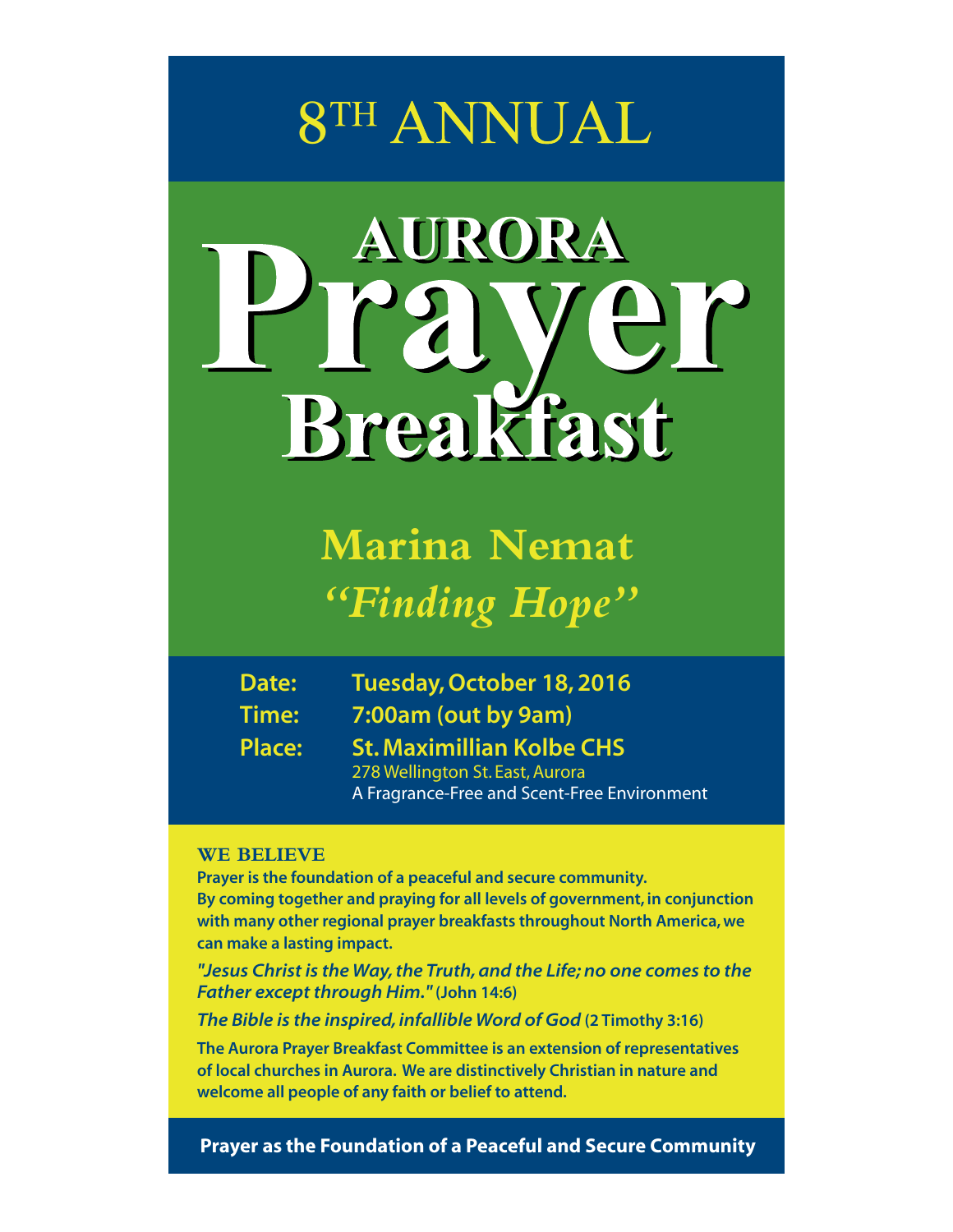## **Aurora Prayer Breakfast**

The Aurora Prayer Breakfast is a not-for-profit event, focusing on the gathering to pray for our elected officials, business leaders and the residents in Aurora: as taught in I Timothy 2:2 of the Holy Bible. In addition, we are impacting the Youth of our region who will become the leadership of the future. It is our intent to have approximately 150 of the 500 available seats filled by students.

#### **What is a Prayer Breakfast?**

A Prayer Breakfast is a program whereby the entire community gathers together at a breakfast meeting of approximately 500 attendees to pray for every aspect of our community. It is planned and managed by a committee composed of representatives of local churches to invoke God's blessing on everyone.

All aspects of the community are prayed for:

- all 4 levels of our government federal, provincial, regional and municipal
- our education system
- our emergency services police, fire, EMS
- our health care system practitioners and the hospital leadership
- our businesses
- our charities
- our churches

#### **Benefits to the Community of an Annual Prayer Breakfast**

- excellent educational value to students of our community. We endeavour to provide free tickets to them. They include approximately 30% of those attending.
- businesses sponsor the students who come free. This provides an excellent opportunity for businesses to contribute to building good character in our students and further their reputation in the community.

prayer contributes positively to building good character in all of our citizens in encouraging and respecting every part of our community and building unity of purpose.

- building relationships between the various players in our community. Businesses supporting and encouraging charities, churches volunteering in social service programs, parents and churches volunteering in our schools, businesses and charities co-operating with various levels of government, and many more.
- the opportunity to hear a speaker whose personal and/or business experience has something worthwhile to contribute to how we each interact with our community in the most beneficial way.
- the opportunity to showcase musical talent and benefit from their inspiration.
- the opportunity for each person attending to interact and encourage hundreds of others in our community.

**For Sponsorship Inquiries:** sponsor@auroraprayerbreakfast.ca auroraprayerbreakfast.ca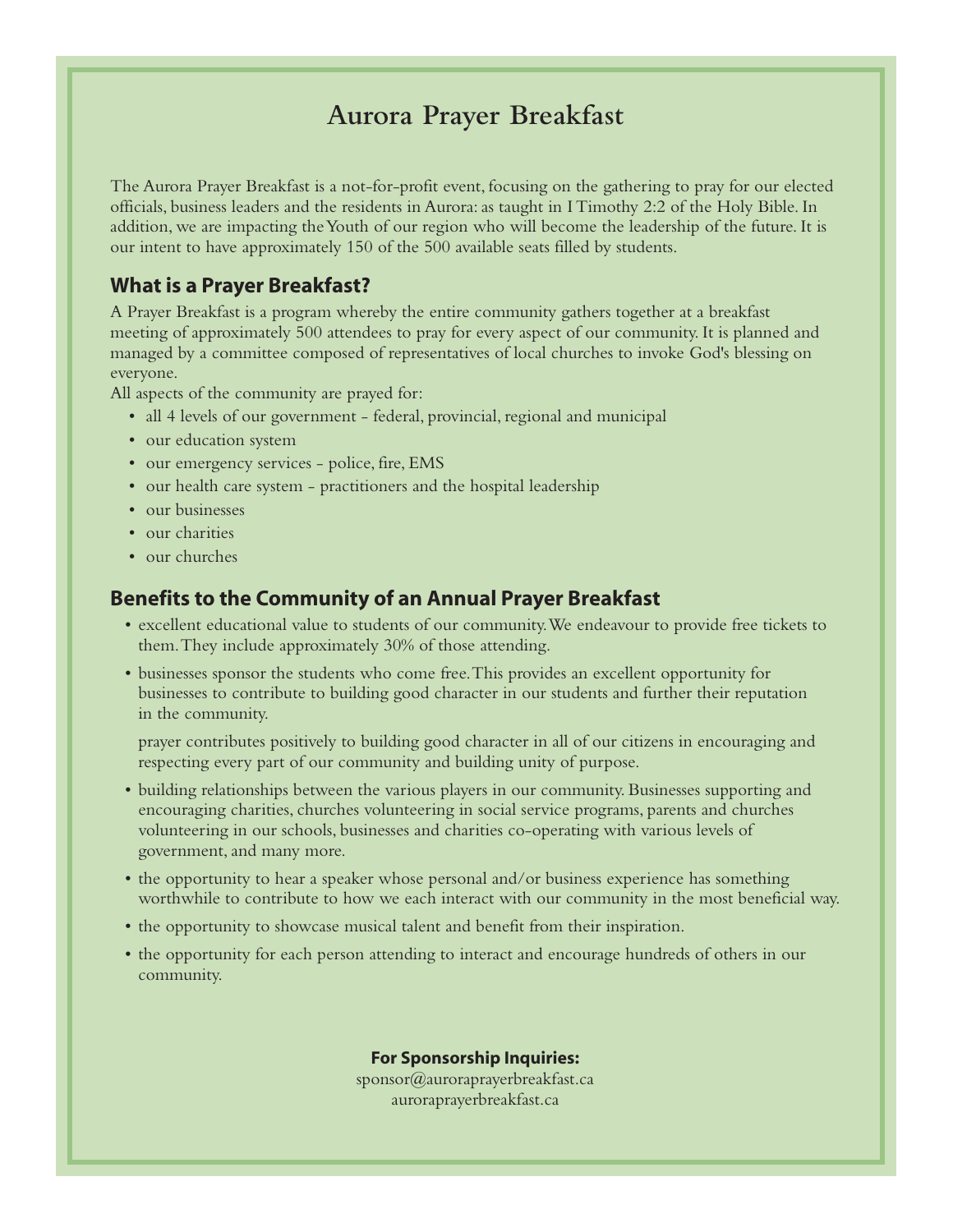### **Aurora Prayer Breakfast**

# **Marina Nemat "Finding Hope"**

Marina Nemat was born in 1965 in Tehran, Iran. She was arrested at the age of sixteen and spent more than two years in Evin, a political prison in Tehran. She was tortured and came very close to being executed. Marina was later released and came to Canada in 1991.

Her book of memoirs called *"Prisoner of Tehran"*, was published in Canada by Penguin Canada in 2007. Marina has received numerous local and international awards. While a Fellow of Massey College at the University of Toronto she wrote her second book, *"After Tehran: A Life Reclaimed"*, which was published in 2010. Marina and her family are residents of Aurora.



Marina regularly speaks locally and internationally at high schools, universities and conferences around the world, including University of Milan, Oxford University, Yale, Tufts and Stanford. She sits on the Board of Directors at the CCVT (Canadian Centre for Victims of Torture) and Vigdis, a Norwegian charitable organization that provides legal and other forms of assistance to female political prisoners around the world. In addition, she is the chair of the Writers in Exile Committee at PEN Canada and has been a volunteer at her church's Refugee Committee Since 2010.